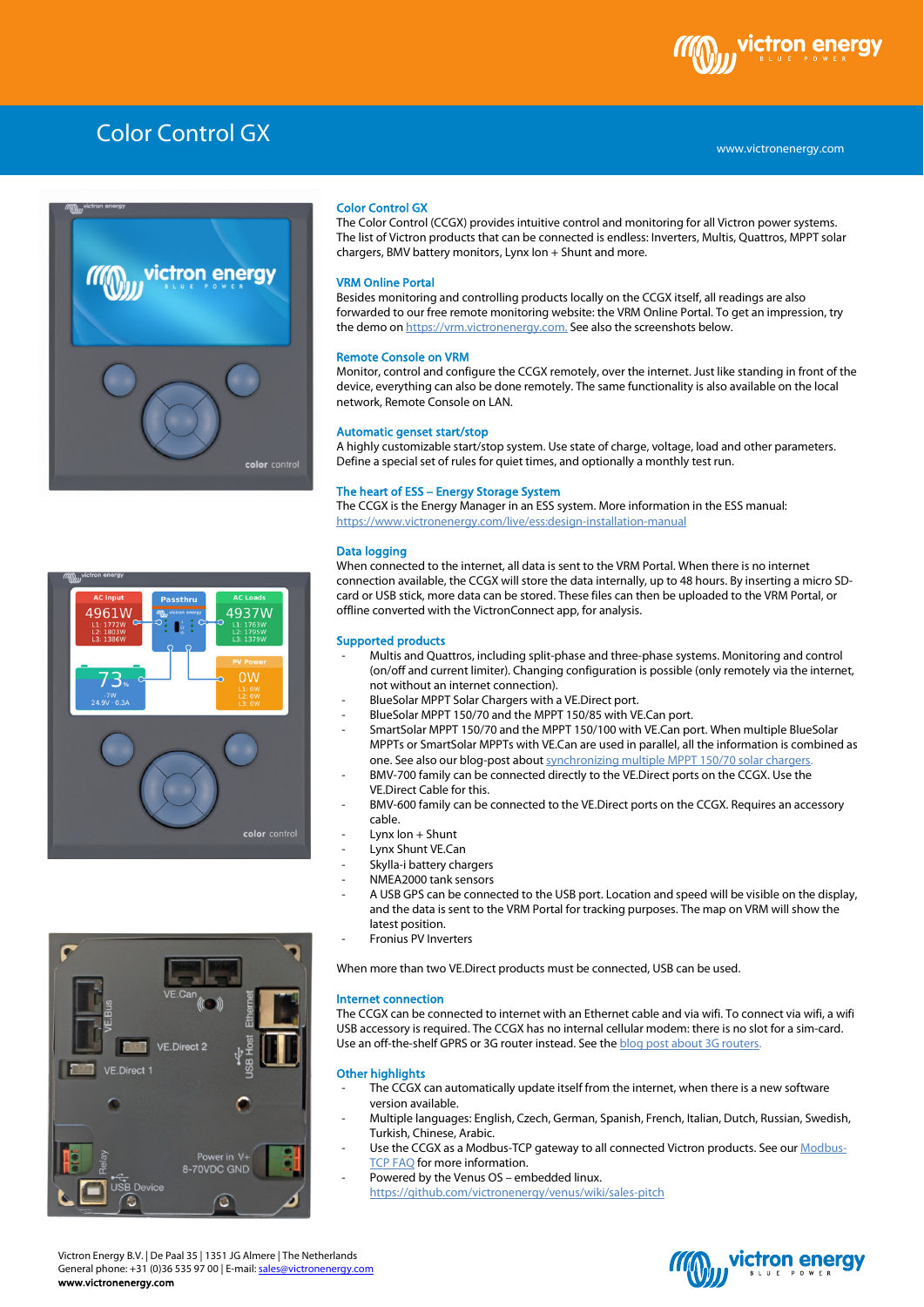

www.victronenergy.com

| <b>Color Control GX</b>      |                                                                                         |                   |                   |
|------------------------------|-----------------------------------------------------------------------------------------|-------------------|-------------------|
| Power supply voltage range   | $8 - 70V$ DC                                                                            |                   |                   |
| <b>Current draw</b>          | 12V <sub>DC</sub>                                                                       | 24V <sub>DC</sub> | 48V <sub>DC</sub> |
| Display off                  | 140 <sub>m</sub> A                                                                      | 80 <sub>m</sub> A | 40mA              |
| Display at minimum intensity | 160 <sub>m</sub> A                                                                      | 90 <sub>m</sub> A | 45mA              |
| Display at maximum intensity | 245mA                                                                                   | 125mA             | 65mA              |
| Potential free contact       | 3A / 30V DC / 250V AC (Normally open)                                                   |                   |                   |
|                              | <b>Communication ports</b>                                                              |                   |                   |
| <b>VF Direct</b>             | 2 separate VE.Direct ports - isolated                                                   |                   |                   |
| VE.Can                       | 2 paralleled RJ45 sockets - isolated                                                    |                   |                   |
| VE.Bus                       | 2 paralleled RJ45 sockets - isolated                                                    |                   |                   |
| <b>USB</b>                   | 2 USB Host ports - not isolated                                                         |                   |                   |
| Ethernet                     | 10/100/1000MB RJ45 socket - isolated except shield                                      |                   |                   |
|                              | 3rd party interfacing                                                                   |                   |                   |
| Modbus-TCP                   | Use Modbus-TCP to monitor and control all products<br>connected to the Color Control GX |                   |                   |
| <b>JSON</b>                  | Use the VRM JSON API to retrieve data from the VRM Portal                               |                   |                   |
|                              | Other                                                                                   |                   |                   |
| Outer dimensions (h x w x d) | 130 x 120 x 28mm                                                                        |                   |                   |
| Operating temperature range  | -20 to $+50^{\circ}$ C                                                                  |                   |                   |
|                              | <b>Standards</b>                                                                        |                   |                   |
| Safety                       | EN 60950-1:2005+A1:2009+A2:2013                                                         |                   |                   |
| <b>EMC</b>                   | EN 61000-6-3, EN 55014-1, EN 61000-6-2, EN 61000-6-1, EN 55014-2                        |                   |                   |
| Automotive                   | E4-10R-053535                                                                           |                   |                   |

## Overview - Multi with PV Inverter on output



## Mobile & boat overview



## Genset control page



### Main menu

|                         | <b>Device List</b> | 17:02         |
|-------------------------|--------------------|---------------|
| Lynx Ion                |                    |               |
| Lynx Shunt 1000A VE.Can |                    |               |
| PV Inverter on AC Out   |                    |               |
| Quattro 24/3000/70-2x50 |                    |               |
| PV Inverter on output   |                    |               |
| Notifications           |                    |               |
| 교 Pages                 |                    | $\equiv$ Menu |

### Alarm notifications



### Tiles overview

| <b>BATTERY</b><br>83%<br>discharging<br>1214W<br>48.8V -24.9A | <b>SYSTEM</b><br><b>Bulk</b>                              | <b>STATUS</b><br>21:11<br>no alarms  |
|---------------------------------------------------------------|-----------------------------------------------------------|--------------------------------------|
| <b>AC INPUT</b><br>129W<br>$L1: -4W$<br>L2: 129W<br>L3:4W     | <b>AC LOADS</b><br>1311W<br>L1:41W<br>L2: 1226W<br>L3:43W | <b>PV INVERTER</b><br>0 <sub>W</sub> |



I

Victron Energy B.V. | De Paal 35 | 1351 JG Almere | The Netherlands General phone: +31 (0)36 535 97 00 | E-mail: <u>sales@victronenergy.com</u> www.victronenergy.com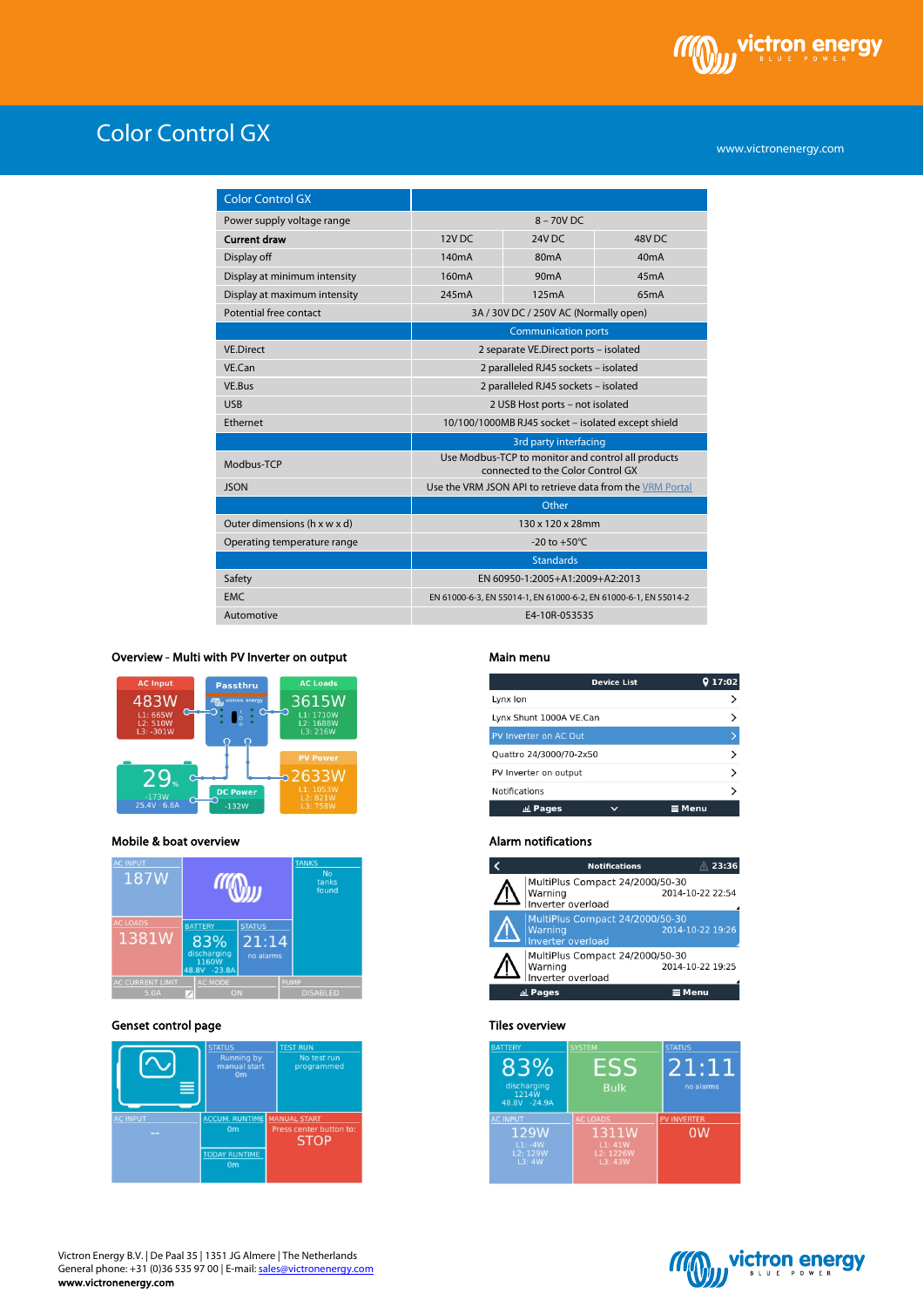

VRM Portal - Dashboard



## VRM Portal – Remote Console



Victron Energy B.V. | De Paal 35 | 1351 JG Almere | The Netherlands General phone: +31 (0)36 535 97 00 | E-mail: <u>sales@victronenergy.com</u> www.victronenergy.com



www.victronenergy.com